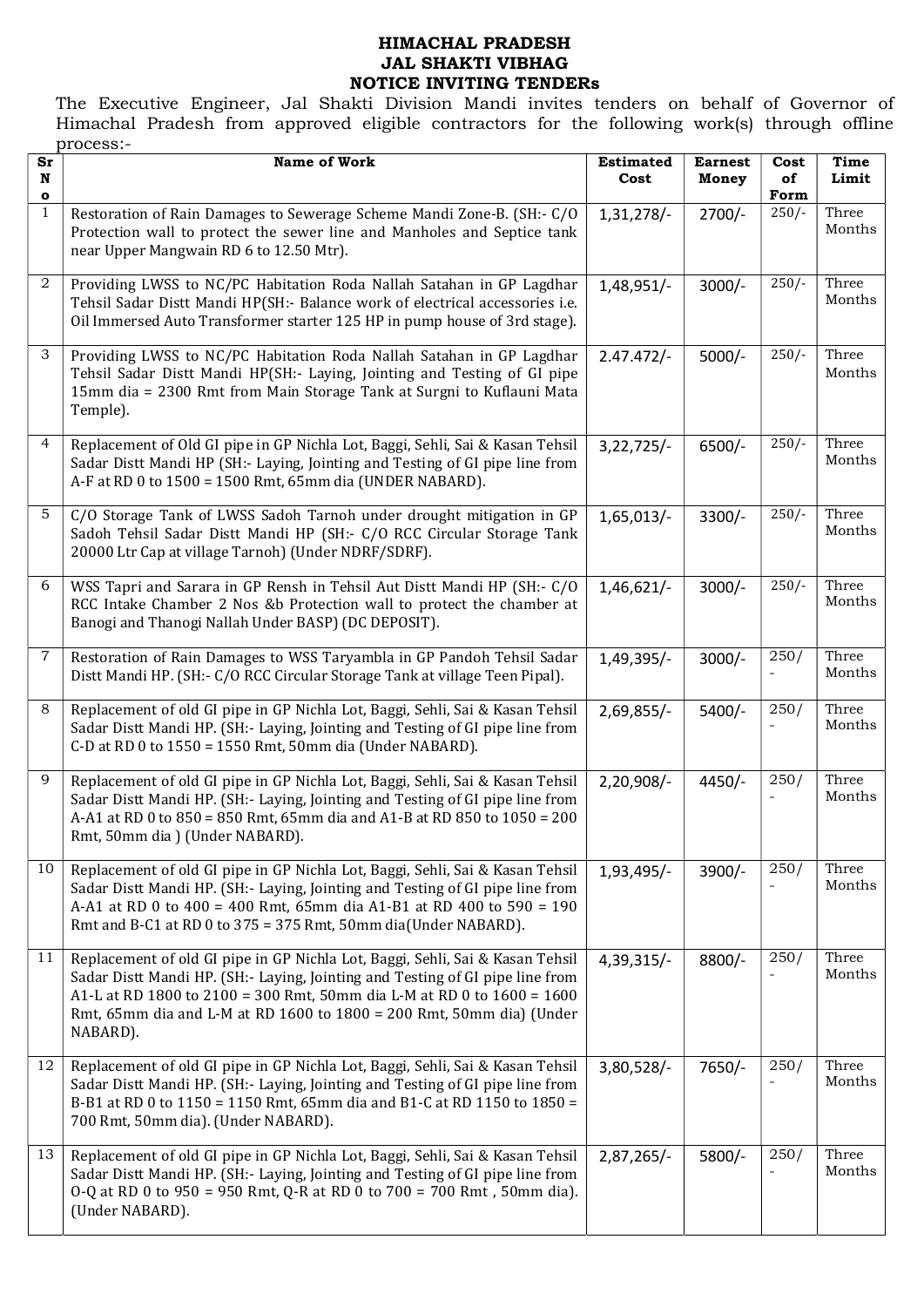| 14 | Restoration of Rain Damaes of sewerage and Drain system near HPPWD<br>colony ward No. 7 Jail Road Mandi MC Mandi Distt Mandi HP(SH:- Alteration<br>and beautification of ADC Residence at Jail Road Mandi HP (DC DEPOSIT).                                                                                                                                                      | $1,42,194/-$  | 2850/-    | 250/    | Three<br>Months |
|----|---------------------------------------------------------------------------------------------------------------------------------------------------------------------------------------------------------------------------------------------------------------------------------------------------------------------------------------------------------------------------------|---------------|-----------|---------|-----------------|
| 15 | Providing LWSS to PC habitation in GP Bhargaon, Kotli, Dhanyara, Uperli<br>Surari & Khalanoo Tehsil Sadar Distt Mandi HP (SH:- Laying, Jointing and<br>testing of GI pipe line 80mm dia = 1630 Rmt from main storage tank Badyar<br>to storage tank Dhawahansari) UNDER JJM.                                                                                                    | $3,24,060/-$  | $6500/-$  | 250/    | Three<br>Months |
| 16 | Providing LWSS to NC/PC habitation Roda Nallah Satahan in GP Lagdhar<br>Tehsil Sadar Distt Mandi HP(SH:- Laying, Jointing and testing of GI pipe line<br>40mm dia = 1200 Rmt from Main storage tank Chhani to storage tank<br>Chopra ). UNDER JJM.                                                                                                                              | $1,47,534/-$  | $3000/-$  | $250/-$ | Three<br>Months |
| 17 | A/R & M/O LWSS Roda Nallah Satahan in GP Lagdhar Tehsil Sadar Distt<br>Mandi HP (SH:- Operation, Running, Repair and Maintenance of Pumping<br>Machinery, water treatment plant and Rising Main Raw water and 1st Stage<br>upto clear water tank stage 2nd complete in all respect for 3 months).                                                                               | $3,47,200/-$  | 6950/-    | $250/-$ | Three<br>Months |
| 18 | A/R & M/O LWSS Roda Nallah Satahan in GP Lagdhar Tehsil Sadar Distt<br>Mandi HP (SH:- Operation, Running, Repair and Maintenance of Pumping<br>Machinery, and Rising Main 2nd and 3rd stage upto clear water tank stage<br>3rd and Main S/Tank complete in all respect for 3 months).                                                                                           | $3,42,100/-$  | 5900/-    | $250/-$ | Three<br>Months |
| 19 | Providing LWSS to PC habitation in GP Bhargaon, Kotli, Dhanyara, Uperli<br>Surari & Khalanoo Tehsil Sadar Distt Mandi HP (SH:- Laying, Jointing and<br>testing of GI pipe line from existing tank at Surgani to existing storage tank<br>at Drubal 25mm dia = 1100 Rmt at Village Drubal) (UNDER JJM).                                                                          | $1,21,506/-$  | $2500/-$  | $250/-$ | Three<br>Months |
| 20 | Restoration of Rain Damages to LWSS Parla Kasan in GP Sai Tehsil Sadar<br>Distt Mandi Hp (SH:- C/O Retaining wall to Protect the Sump Well 14000 Ltr<br>Cap, Length = 10 Mtr) Deposit Work (NDF/2019/315).                                                                                                                                                                      | 1,31,493/-    | $2700/-$  | $250/-$ | Three<br>Months |
| 21 | Providing LWSS in GP Marathu, Janed & Natned (Randhara, Talyahar,<br>Padhiun and Sain Tehsil Sadar Distt Mandi HP UNDER JJM (SH:- Laying,<br>Jointing and Testing of GI pipe line 15mm dia at various points for house<br>service connections = 85 Nos).                                                                                                                        | $1,23,760/-$  | $2500/-$  | $250/-$ | Three<br>Months |
| 22 | Providing LWSS in GP Marathu, Janed & Natned (Randhara, Talyahar,<br>Padhiun and Sain Tehsil Sadar Distt Mandi HP UNDER JJM (SH:- Laying,<br>Jointing and Testing of GI pipe line 15mm dia at various points for house<br>service connections = 85 Nos).                                                                                                                        | 1,23,760/-    | $2500/-$  | $250/-$ | Three<br>Months |
| 23 | Providing LWSS in GP Marathu, Janed & Natned (Randhara, Talyahar,<br>Padhiun and Sain Tehsil Sadar Distt Mandi HP UNDER JJM (SH:- Laying,<br>Jointing and Testing of GI pipe line 15mm dia at various points for house<br>service connections = 120 Nos).                                                                                                                       | $1,74,720/-$  | $3500/-$  | $250/-$ | Three<br>Months |
| 24 | Providing LWSS in GP Marathu, Janed & Natned (Randhara, Talyahar,<br>Padhiun and Sain Tehsil Sadar Distt Mandi HP UNDER JJM (SH:- Laying,<br>Jointing and Testing of GI pipe line 15mm dia at various points for house<br>service connections = 85 Nos).                                                                                                                        | 1,23,760/-    | $2500/-$  | $250/-$ | Three<br>Months |
| 25 | Aug. of LWSS/GWSS Thalkandhar in GP Gharan, WSS to NC/PC hab Rehan,<br>Bandhi and Halag in GP Bandhi, Aug of WSS Palni Rani Dhar Bandal and WSS<br>Sarain Badhani, Khablash, Surath, Sehgal and Sansoi in GP Kotadhar in<br>Tehsil Aut Distt Mandi HP (SH:- Laying, Jointing and Testing of GI pipe of<br>65mm dia = 2350 Rmt from village Khablash to village Rahri) UNDER JJM | $2,05,039/$ - | $4150/-$  | $250/-$ | Three<br>Months |
| 26 | Providing LWSS in GP Marathu, Janed, Natned (Randhara(Talyahar, Padhiun<br>and Sain Tehsil Sadar Distt Mandi HP (SH:- Laying, Jointing and testing of GI<br>pipe line 65mm dia = 970 Rmt from Storage Tank Nanawan to Storage tank<br>Marathu) UNDER JJM).                                                                                                                      | 1,59,543/     | $3200/-$  | $250/-$ | Three<br>Months |
| 27 | LWSS Dughali Challa in GP Kot in Tehsil Aut Distt Mandi HP (SH:- C/O RCC<br>Storage Tank at Govt Primary School Jwalapur) (BASP/2021/293).                                                                                                                                                                                                                                      | $1,09,472/-$  | $2189/$ - | $250/-$ | Three<br>Months |
| 28 | Augmentation of Sewerage Scheme Mandi Townand Providing sewerage<br>facility to adjoining villages of Mandi Town in Distt Mandi HP (SH:- C/O RCC                                                                                                                                                                                                                                | $4,36,795/$ - | $8800/-$  | $250/-$ | Three           |